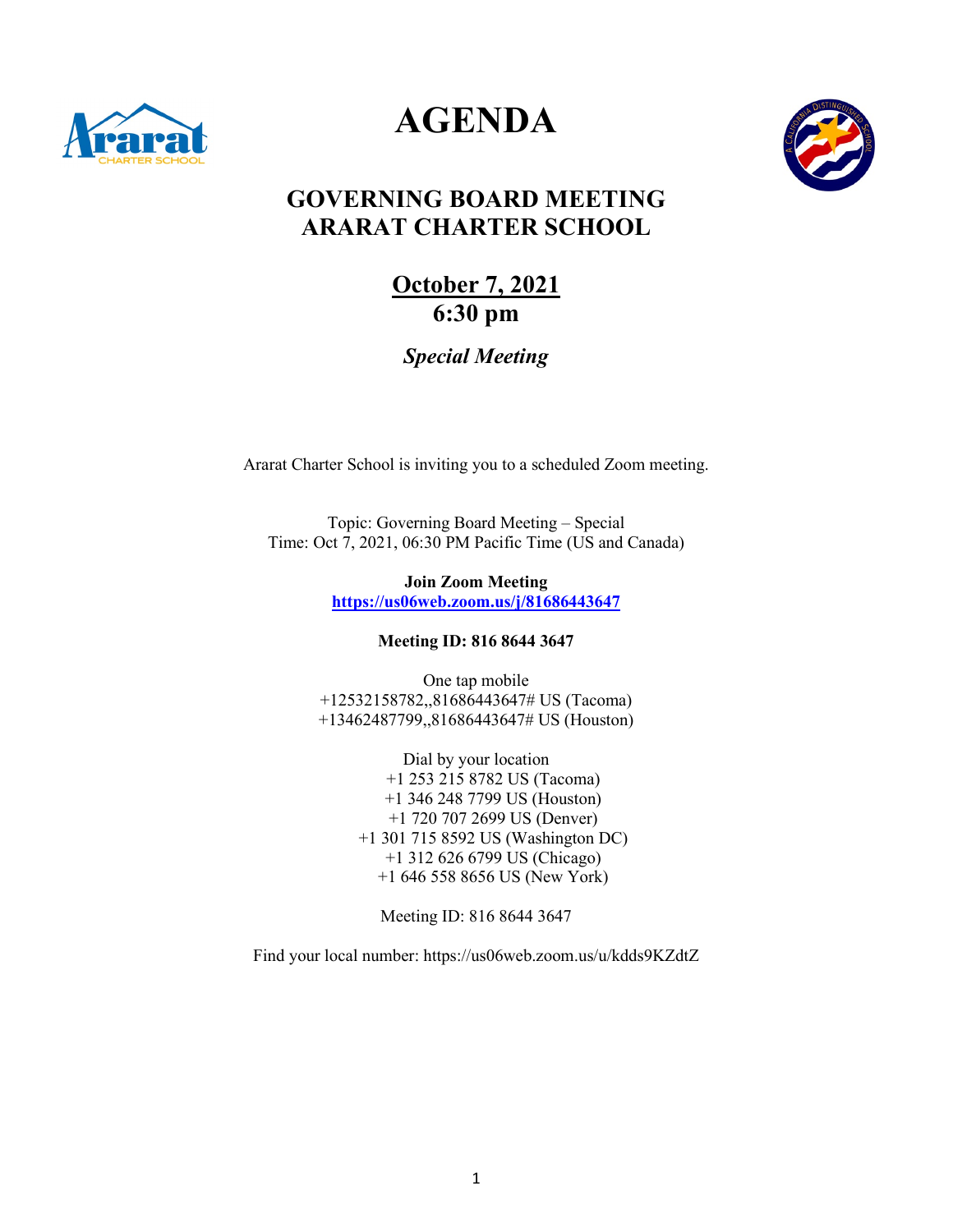Members of the public who wish to comment during the Board meeting may use the "raise hand" tool on the Zoom platform. Individual comments will be limited to three (3) minutes. If an interpreter is needed for comments, they will be translated to English and the time limit shall be six (6) minutes. The Governing Board may limit the total time for public comment to a reasonable time.

#### **The Board reserves the right to mute or remove a member of the public if comments or actions disrupts the Board meeting.**

**Access to Board Materials**: A copy of the written materials which will be submitted to the School's Governing Board may be reviewed by any interested persons on Ararat Charter School's website along with this agenda following the posting of the agenda at least 72 hours in advance of this meeting.

**Disability Access**: Requests for disability-related modifications or accommodations to participate in this public meeting should be made 24 hours prior to the meeting by calling (818) 994-2904 o[r cmenjivar@araratcharterschool.com.](mailto:cmenjivar@araratcharterschool.com) All efforts will be made for reasonable accommodations. The agenda and public documents can be modified upon request as required by Section 202 of the Americans with Disabilities Act.

### *Instructions for Presentations to The Board by Parents and Citizens*

The Ararat Charter School ("School") welcomes your participation at the School's Board meetings. The purpose of a public meeting of the Governing Board ("Board") is to conduct the affairs of the School in public. We are pleased that you are in attendance and hope that you will visit these meetings often. Your participation assures us of continuing community interest in our School. To assist you in the ease of speaking/participating in our meetings, the following guidelines are provided.

- 1. Agendas and all relevant documents are available to all audience members at the meeting.
- 2. "Request to Speak" forms are available to all audience members who wish to speak on any agenda or non-agenda items.
- 3. "Oral Communications" is set aside for members of the audience to raise issues that are not specifically on the agenda. However, due to public meeting laws, the Board can only listen to your issue, not respond or take action. These presentations are limited to three (3) minutes and total time allotted to non-agenda items. The Board may give direction to staff to respond to your concern or you may be offered the option of returning with a citizen-requested item.
- 4. With regard to items that are on the agenda, you may specify that agenda item on your "Request to Address the Board" form and you will be given an opportunity to speak for up to three (3) minutes when the Board discusses that item.
- 5. When addressing the Board, speakers are requested to state their name and address and adhere to the time limits set forth.
- 6. Citizens may request that a topic related to school business be placed on a future agenda. Once such an item is properly agendized and publicly noticed, the Board can respond, interact, and act upon the item.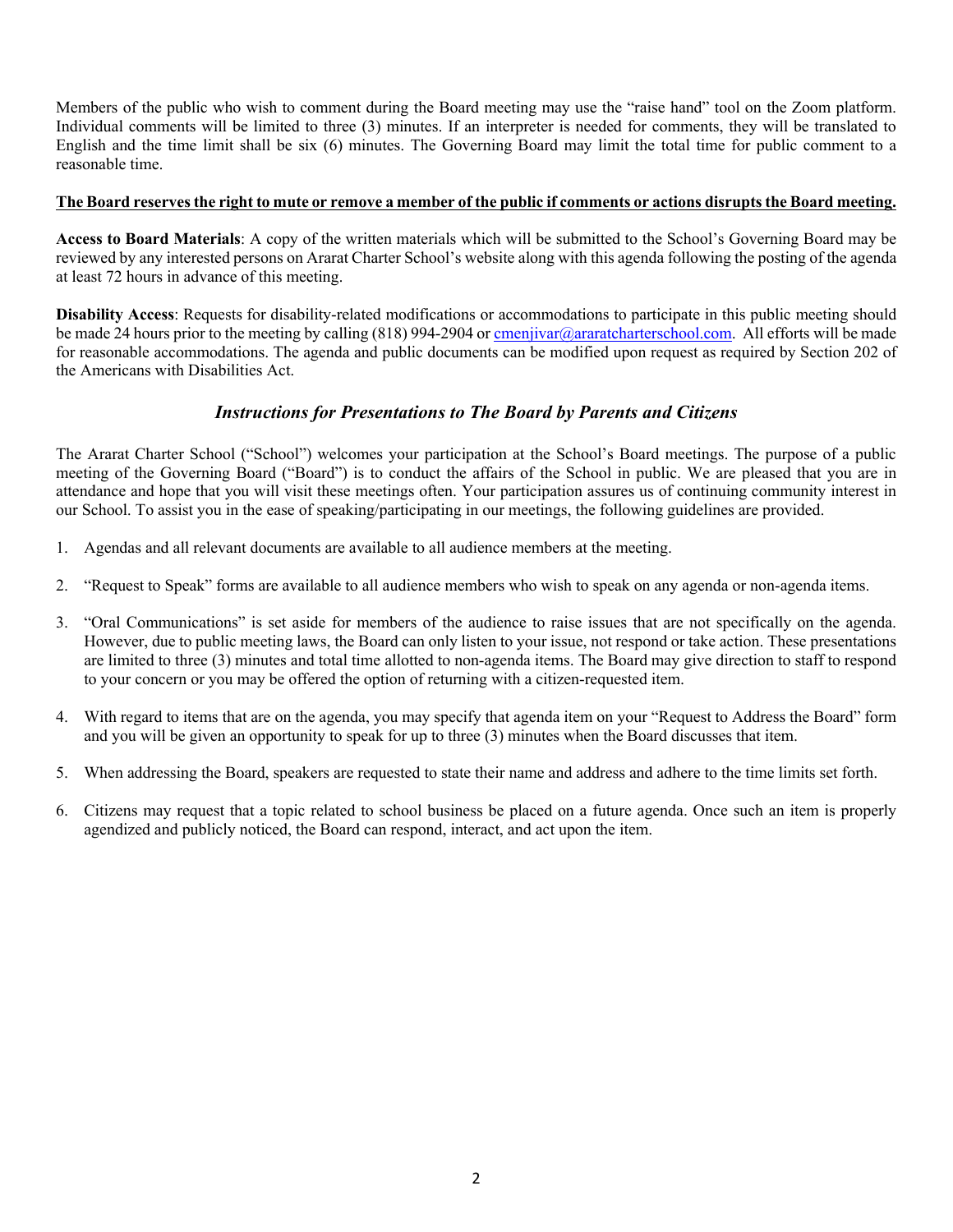### **I. OPEN SESSION**

- **a. Call to Order**
- **b. Roll Call**

# **II. GOVERNING BOARD FINDINGS PURSUANT TO GOVERNMENT CODE SECTION 54953(e)**

The Charter School Governing Board determines, in accordance with Government Code Section 54953(e)(1)(B), that meeting in person would present imminent risks to the health or safety of attendees. Pursuant to Government Code Section 54953(e)(3), the Board has also reconsidered the circumstances of the State of Emergency declared by the Governor on March 4, 2020, and finds the State of Emergency continues to directly impact the ability of the Directors to meet safely in person and/or that State or local officials continue to impose or recommend measures to promote social distancing.

### **III. APPROVAL OF MINUTES OF BOARD MEETING OF SEPTEMBER 16, 2021**

# **IV. APPROVAL OF CHECK AND CREDIT CARD REGISTERS**

# **V. COMMUNICATIONS**

#### **a. Oral Communications:**

*Non-agenda items: no individual presentation shall be for more than three (3) minutes and the total time for this purpose shall not exceed fifteen (15) minutes. Ordinarily, Board members will not respond to presentations and no action can be taken. However, the Board may give direction to staff following a presentation*

#### **b. Principal's Report**

*This is a presentation of information that has occurred since the previous Board meeting. (Per attached report)*

#### **c. Director of Operation's Report**

*This is a presentation of information that has occurred since the previous Board meeting. (Per attached report)*

#### **d. Financial Report**

*This is an update from what has transpired since the last board meeting. (Per attached report)*

# **VI. DISCUSSION, INFORMATION, AND POSSIBLE ACTION ITEMS**

*After the presentations, the Board will consider which items will be removed from the list of "consent" items which will be adopted with a single vote without discussion. This is followed by the Board discussing and voting on the items removed from the list by the Board or where individuals have signed up to address the Board on the item.*

- **a. Update on Facility Purchase**
- **b. Update on Material Revision to Charter Petition and Facilities' Plan**
- **c. Update on Allstate Custodial Services**